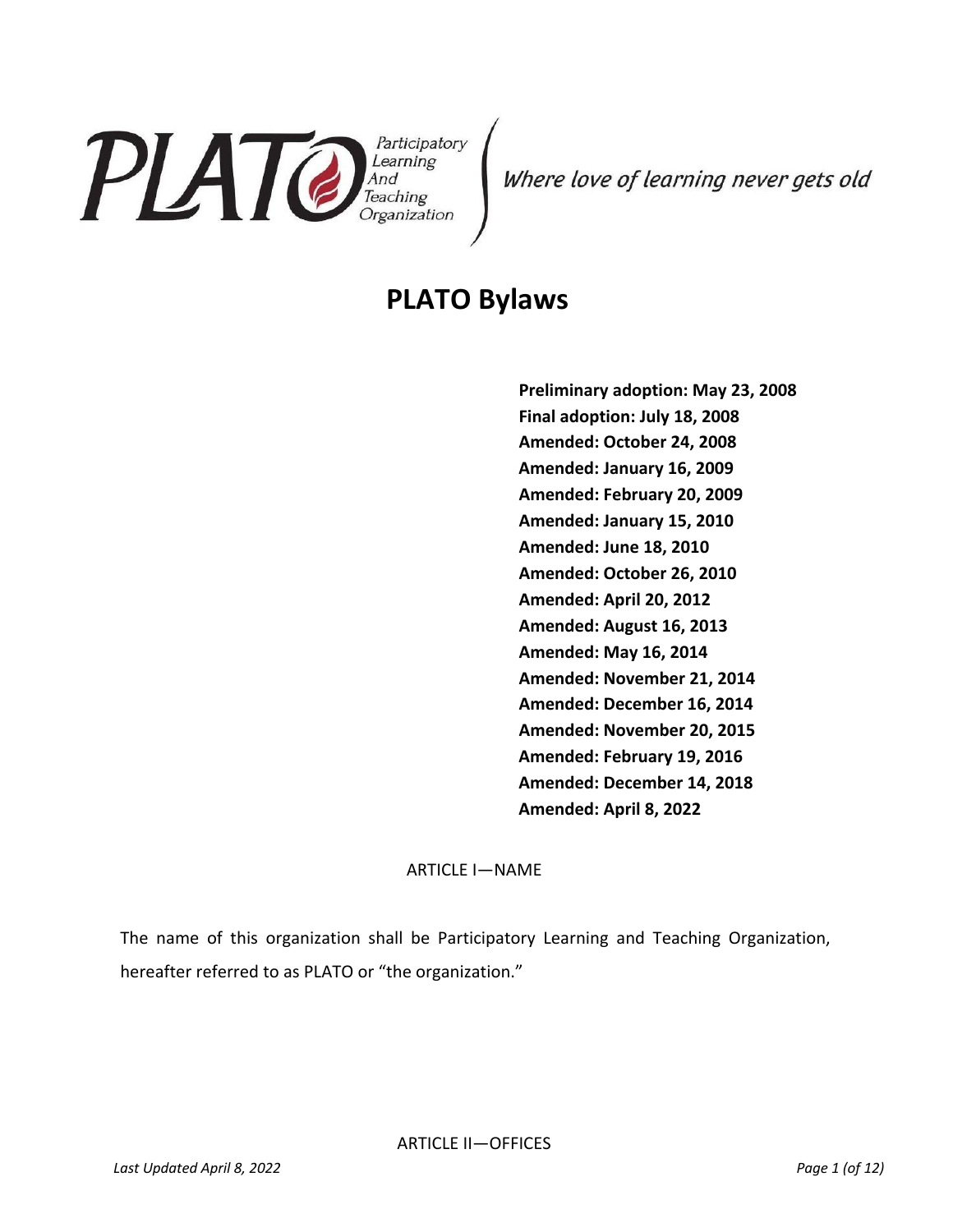The office of this organization shall be located in Madison, Wisconsin. The Board of Directors, by vote of the majority of a quorum of its members, may designate other office locations in Wisconsin.

### ARTICLE III—MISSION

PLATO is a learning-in-retirement organization that relies on active member involvement to develop and provide participatory learning, teaching, and social opportunities for members. PLATO also financially supports educational opportunities for learners of all ages in greater Madison.

#### ARTICLE IV—GOVERNANCE

The organization shall be governed by its articles of incorporation, these bylaws, and by such policies and procedures as may be established by the Board of Directors.

#### ARTICLE V—MEMBERSHIP

Section 1. Member in Good Standing. A member in good standing of PLATO is a person who has paid the membership fee for the current membership year and is in compliance with the rules and policies promulgated by the Board of Directors. Only a member in good standing may vote in a matter relating to the affairs of the organization and serve as an officer or a member of the Board of Directors of the organization.

Section 2. Term. The term of membership shall be for one year, from August 1 to July 31.

Section 3. Dues and Fees. The dues to become a member of PLATO shall be an amount determined annually by PLATO's Board of Directors. In addition to the membership dues,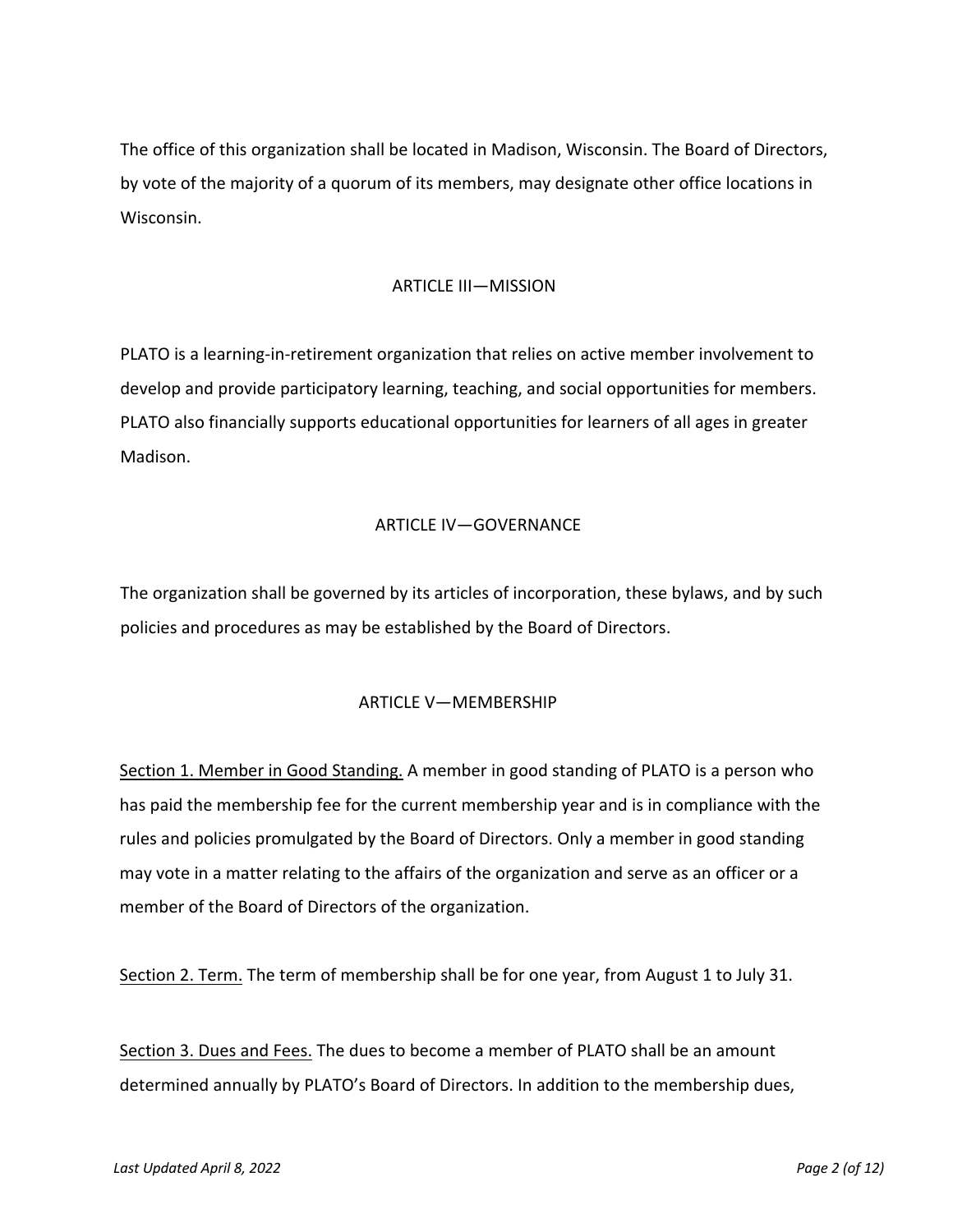there may be fees required for participation in particular courses, tours, trips, lectures, or activities.

Section 4. Benefits. Members shall be entitled to participate in PLATO programs subject to fees and space availability.

#### ARTICLE VI — MEETINGS

Section 1. Annual Meeting. A meeting of the members of the organization shall be held each year in the month of May. The officers shall provide the members with a written or oral report concerning the activities and financial status of the organization at this meeting. Other business may also be addressed at this meeting, but shall be limited to the topics identified in the meeting agenda.

Section 2. Other Meetings. Additional meetings of the members of the organization may be held if requested by the President, a majority of the members of the Board of Directors, or at least 10 percent of the membership.

Section 3. Conduct of Meetings. The President shall preside at all meetings of the members of the organization. The presence or participation of 10 percent of membership shall constitute a quorum. Actions taken by the majority vote of a quorum of the members of the organization shall be deemed the actions of the members of the organization. Each member in good standing of the organization is entitled to a vote on every matter submitted in the agenda and approved for decision by the President in a meeting of the members of the organization.

Section 4. Location and Method. The Board of Directors shall select the location of every meeting of the members of the organization. All in-person meetings shall be held in Dane County, Wisconsin. Meetings may be conducted in person, by telephone or video conference, or by electronic communication.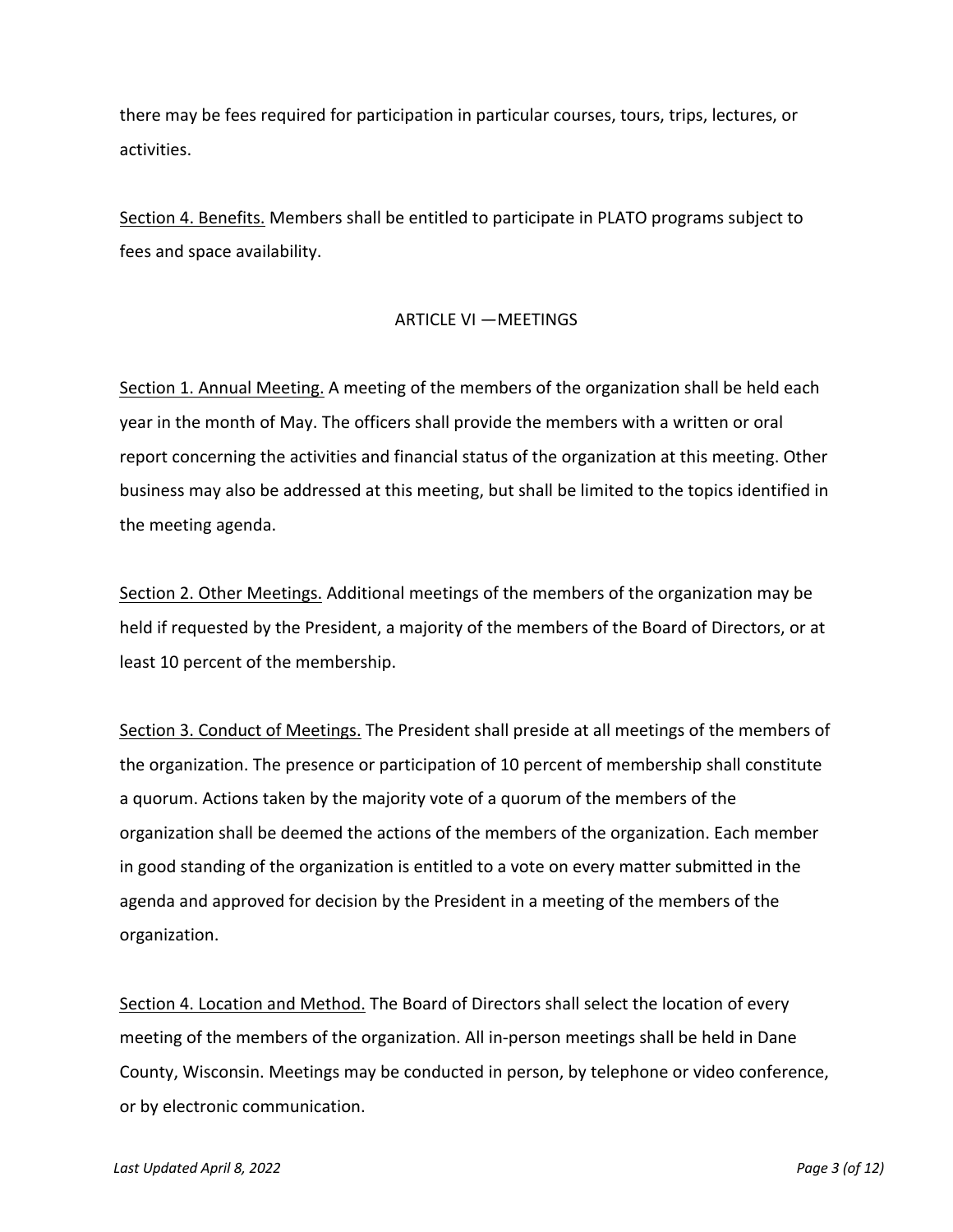Section 5. Notice. An officer of the organization shall provide the members of the organization notice stating the date, time, location, and agenda for all meetings of the members of the organization. This notice shall be provided at least 30 days before the date of the meeting. Notice may be provided by postal mail, electronic mail, posting on the organization's internet web site, or in the organization's newsletter.

#### ARTICLE VII—ADMINISTRATIVE AND FISCAL YEAR

The administrative and fiscal years for this organization shall be July 1 to June 30, with the exception of the membership year which runs from August 1 through July 31.

#### ARTICLE VIII—ELECTION OF OFFICERS AND AT-LARGE DIRECTORS

The members of the organization shall elect all officers and at-large directors from a list of candidates provided by the Board of Directors each year, which election shall be completed in the month of May. The nominating committee established in Article XI, Section 4, shall submit a slate to the Board for its approval at the Board's April meeting.

The election process by the members shall be conducted by ballot, including electronic or paper. Each member in good standing of the organization is entitled to a vote on the slate. The Board shall provide members a reasonable opportunity for voting. Candidates receiving the greatest number of votes cast shall be elected as officers and at-large directors.

Actions taken by the majority vote of the above during the election process shall be deemed the actions of the members of the organization.

#### ARTICLE IX-OFFICERS

*Last Updated April 8, 2022 Page 4 (of 12)* Section 1. Number and Qualification. This organization shall have the following officers: President, Vice President, Secretary, and Treasurer, and Immediate Past President. All officers shall be members in good standing of PLATO.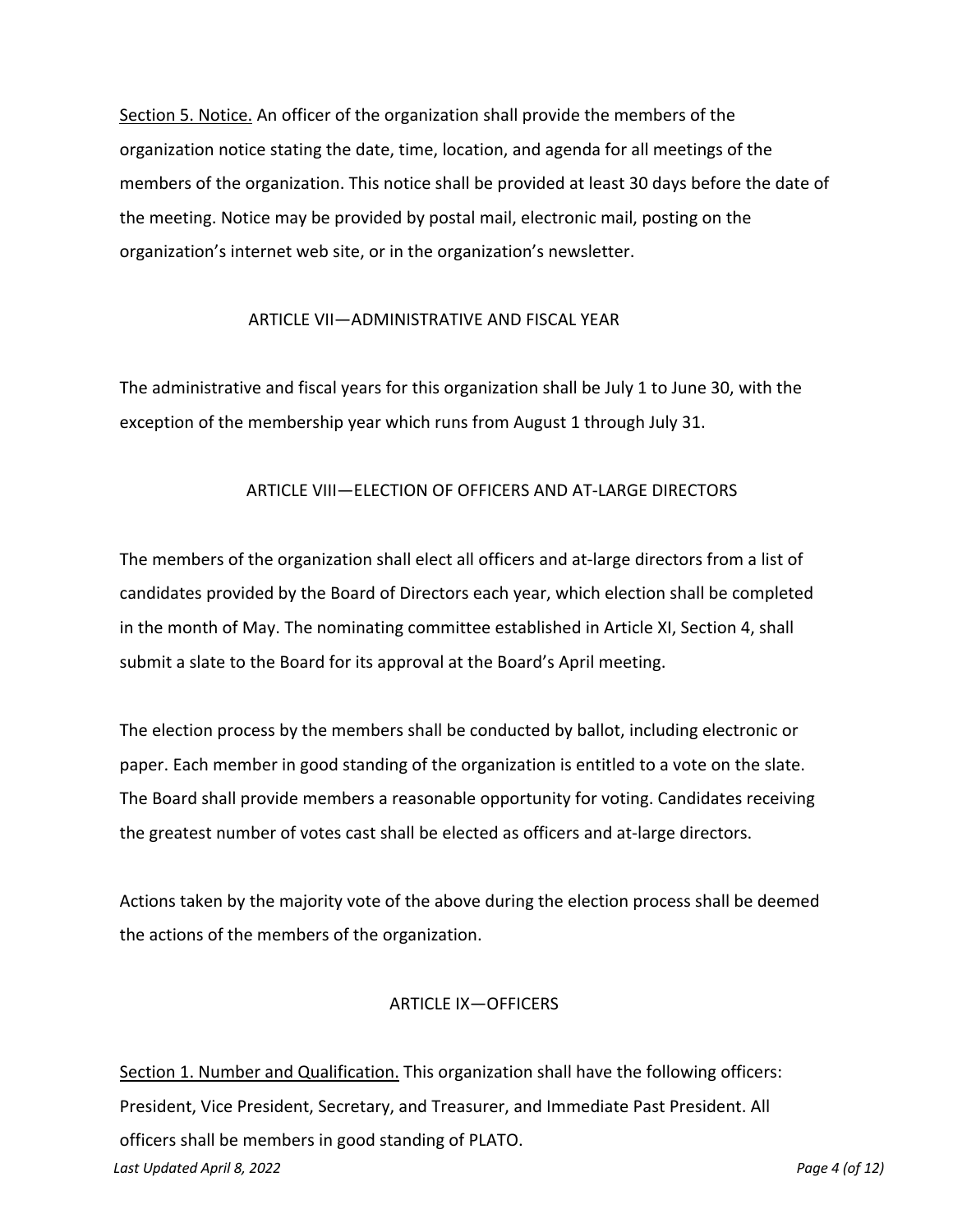Section 2. Election and Terms of Office. Officers shall be elected by members in good standing of PLATO. Elected officers shall be those receiving the greatest number of votes cast. Terms of office shall be for one administrative year*,* but officers may be elected for successive terms.

Section 3. Duties. The following citation of officers' duties is not necessarily exhaustive or exclusive:

- 1. The President, as Chief Executive, shall call and preside at all meetings of the Board of Directors and membership. The President shall have general charge and supervision of the business of the organization. The President shall coordinate the activities of the organization in accordance with these bylaws and any policies that the Board of Directors may adopt. The President has authority to sign contracts and other official documents.
- 2. The Vice President shall serve in the absence of the President and shall become President if the presidency becomes vacant.
- 3. The Secretary shall keep the minutes of the Board of Directors and member meetings according to procedures established by the Board. The Secretary shall see that all notices are duly given, in accordance with the provisions of the Bylaws and as required by law, and shall be the custodian of the records of the organization.
- 4. The Treasurer shall have charge of and be responsible for all funds, receipts, and disbursements of the organization and shall deposit in the name of the organization all receipts in financial institutions selected by the Board. The Treasurer, under the overall supervision of the Board, shall be the primary liaison with any outside accounting firm. The Treasurer shall prepare reports showing the financial condition of the organization and submit it to the Board of Directors and shall ensure that annual federal, state, or municipal tax returns are completed. The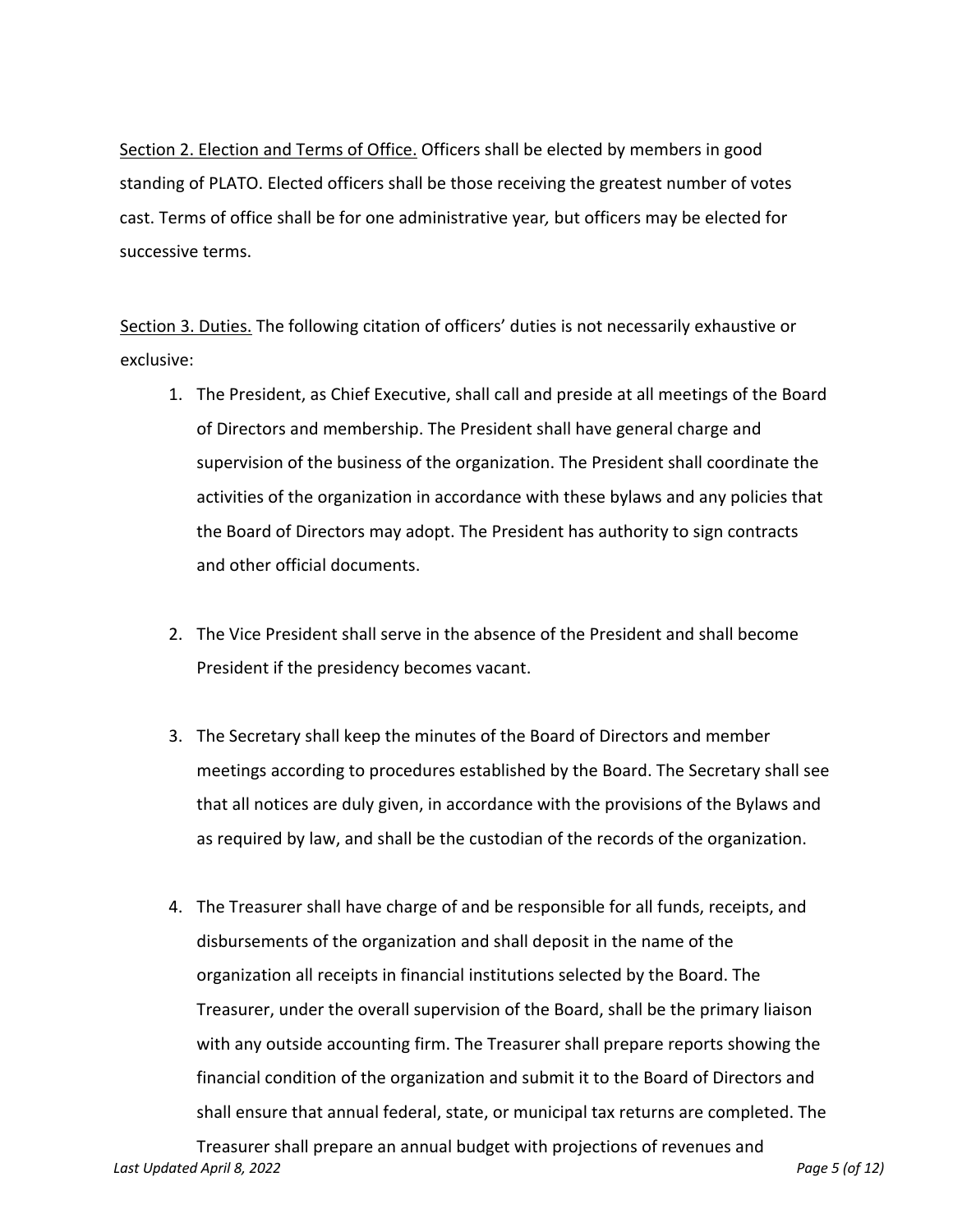expenses, in consultation with Board Members and Standing Committee Chairs. The Treasurer shall provide, whenever requested, an account of the financial condition of the organization and advise the Board accordingly.

- 5. Money signature authority for PLATO shall reside with the Treasurer and the current President.
- 6. The Immediate Past President shall chair the Nominating Committee.

Section 4. Executive Committee. The five officers shall compose an Executive Committee that has responsibility for evaluating organizational needs and managing the on-going operations of PLATO under the policies established by the Board of Directors. The President shall preside at all meetings of the Executive Committee. The presence of a majority of the members of the Executive Committee shall constitute a quorum. Actions taken by the majority vote of all of the members of the Executive Committee shall be deemed the actions of the Committee. The Executive Committee is authorized to act on behalf of the Board of Directors in exigent circumstances whenever the Board of Directors is unable to meet, or when expressly authorized by the Board of Directors to do so. In appropriate circumstances, the Executive Committee may request the Board of Directors to review, approve, and ratify actions taken by the Executive Committee on behalf of the Board of Directors. The Executive Committee shall prepare and file minutes of its meetings with the PLATO Office.

Section 5. President as Ex Officio Member of Committees. The President shall be a nonvoting ex officio member of all committees, except the Nominating Committee, and shall have the right to participate in all committee meetings.

Section 6. Removal of Officers. Officers may be removed from their position only by a twothirds vote of all Directors.

*Last Updated April 8, 2022 Page 6 (of 12)* Section 7. Vacancies in Office. A vacancy in the office of President shall be filled by the Vice President. A vacancy in any other office of the organization may be filled as an interim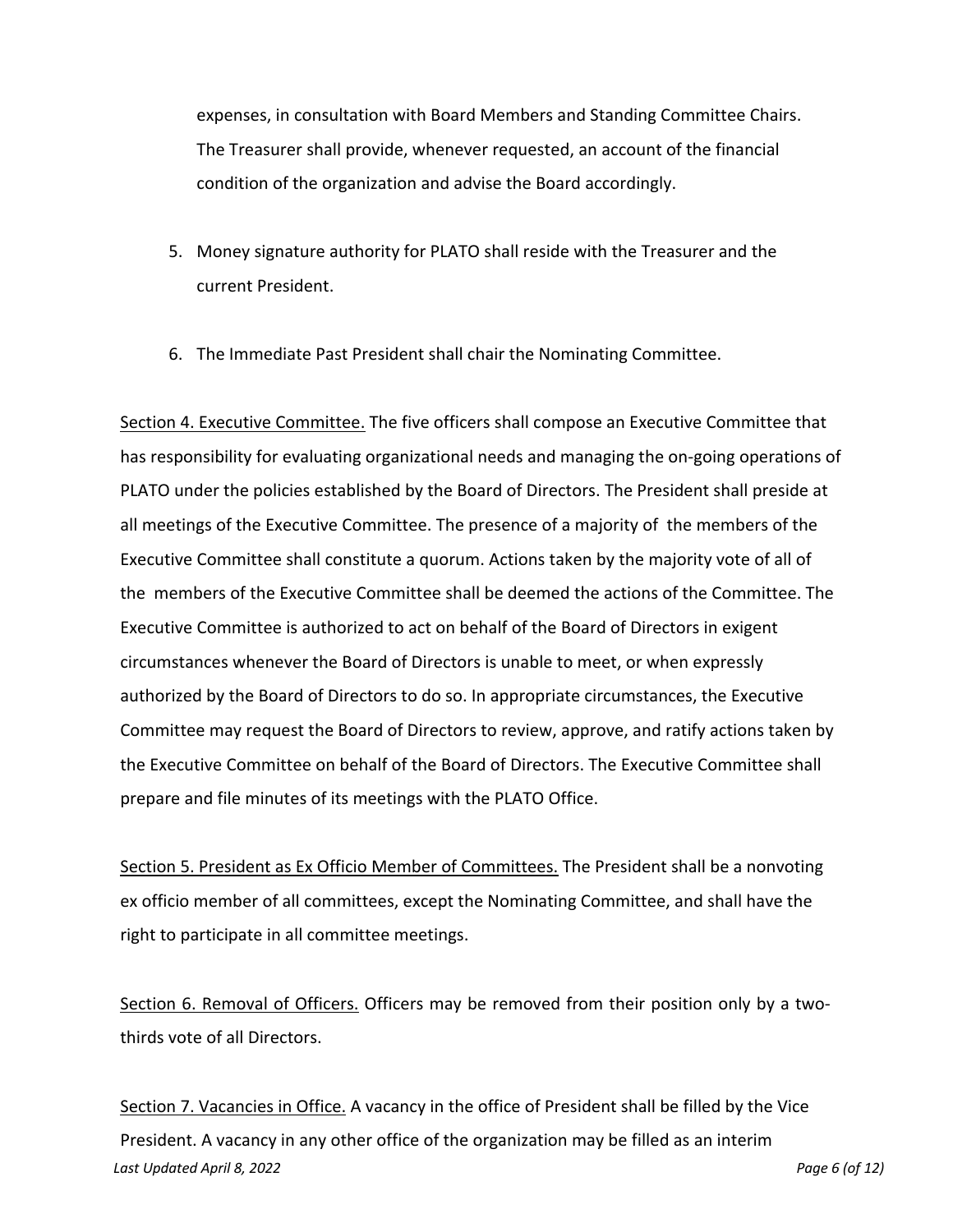appointment by a vote of the majority of a quorum of the Board of Directors present and voting at a meeting of the Board. An interim appointment shall remain in effect for the unexpired term of the holder of the vacant office. An office shall be deemed vacant if the holder of that office dies, resigns, is removed, is no longer able to perform his or her duties, or is no longer a member in good standing of the organization.

# ARTICLE X-BOARD OF DIRECTORS

Section 1. Authority. The Board of Directors has the authority to manage and control the business and affairs of the organization. In executing this authority, the Board of Directors may hire and appoint persons and organizations reasonably necessary to administer the business and affairs of the organization.

Section 2. Directors. The Board of Directors shall include as voting members:

- 1. The five officers of PLATO: President, Vice President, Secretary, Treasurer, Immediate Past President.
- 2. A representative from each of the five Standing Committees, as determined by each of the Committee Chairs.
- 3. Five At-large Directors.

Section 3. Qualification. All Directors shall be members in good standing of PLATO.

Section 4. At-large Directors. At-large directors shall be elected by members in good standing of PLATO. Elected Directors shall be those receiving the greatest number of votes cast

Section 5. Terms of Office. The terms of office for Directors who are representatives of Standing Committees as defined in Article X, Section 2, continue only so long as they hold the positions listed in that section. The terms of office for At-large Directors shall be three years, but At-large Directors may not be elected to successive terms. If an At-large Director is selected by the Board under Article X, Section 11, to complete the unexpired portion of a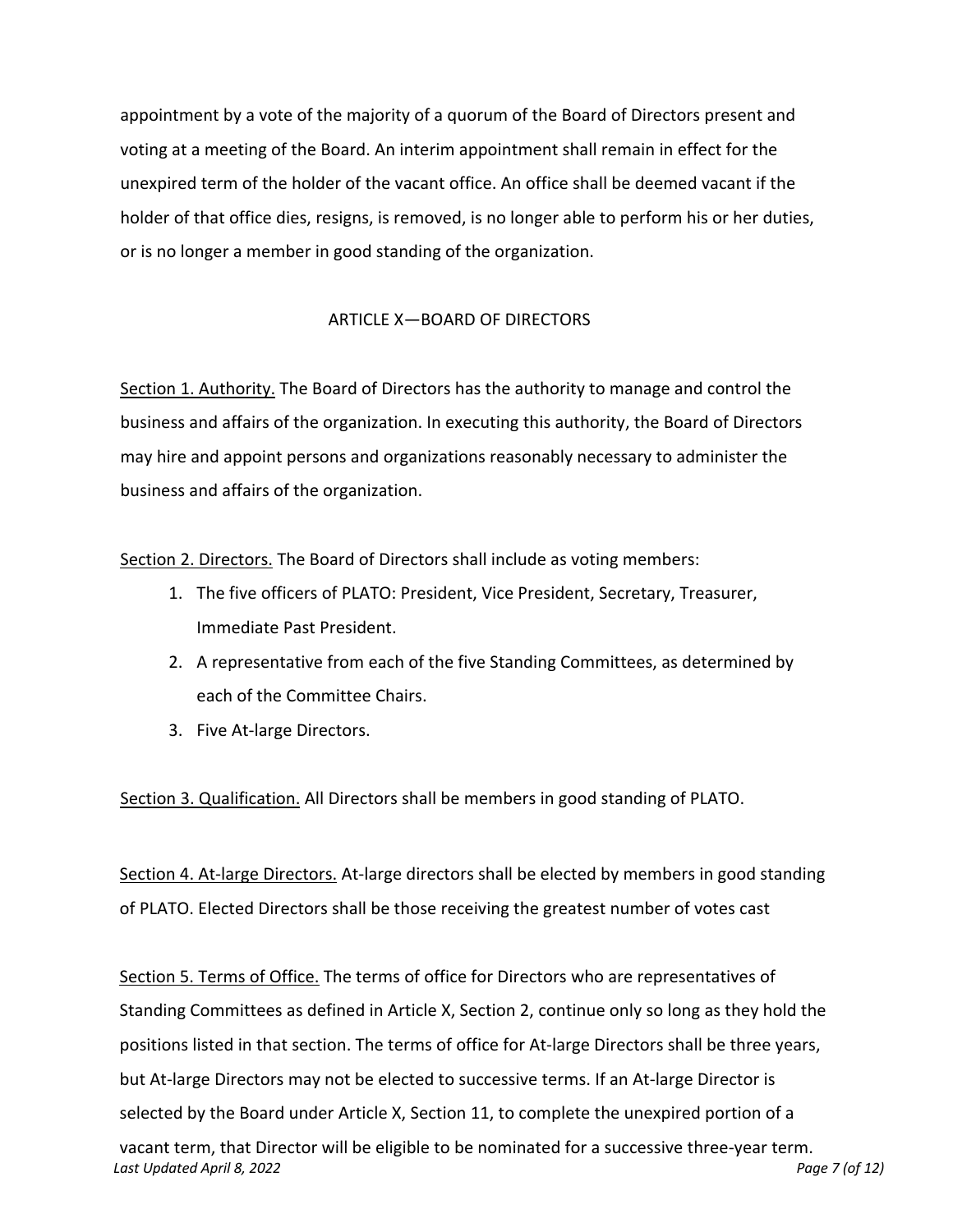Staggered elections shall be held to ensure that not all At-large Directors are elected at the same time and to maintain continuity in At-large Director representation.

Section 6. Conflict of Interest. PLATO has formally adopted a Conflict of Interest policy which has been approved by the federal Internal Revenue Service for tax-exempt organizations, under 501(c)(3) of the Internal Revenue Code. Each Officer and Director of PLATO shall annually sign a statement which affirms such person:

- 1. Has received a copy of the Conflict of Interest policy.
- 2. Has read and understands the policy.
- 3. Has agreed to comply with the policy.
- 4. Understands that PLATO is a charitable organization, and that to maintain its federal tax exemption it must engage primarily in activities which accomplish one or more of its tax-exempt purposes.

Section 7. Meetings. Meetings of the Board of Directors may be called by the President, or by a majority of the members of the Board of Directors. At least 2 weeks' notice shall be given to all members of the Board of Directors before each meeting, unless the President determines that an emergency or exigent circumstance requires a shorter notice. Meetings may be conducted in person, by telephone or video conference, or by electronic communication. The President shall preside at all meetings of the Board of Directors. The presence of a majority of the members of the Board of Directors shall constitute a quorum of the Board of Directors. Each Director shall have one vote. Actions taken by the majority vote of a quorum of the members of the Board of Directors shall be deemed the actions of the Board of Directors, except for amendment of these bylaws or removal of officers and directors which requires the vote of two-thirds of all members of the Board of Directors. A vacancy in any position on the Board of Directors reduces the number for establishing a quorum. The Board of Directors shall meet at least 6 times each administrative year.

*Last Updated April 8, 2022 Page 8 (of 12)* Section 8. Recording of Votes. A member of the Board of Directors who is present at a meeting is presumed to have assented to an action taken by the Board of Directors at that meeting, unless a member abstains or votes against that action at that meeting, and the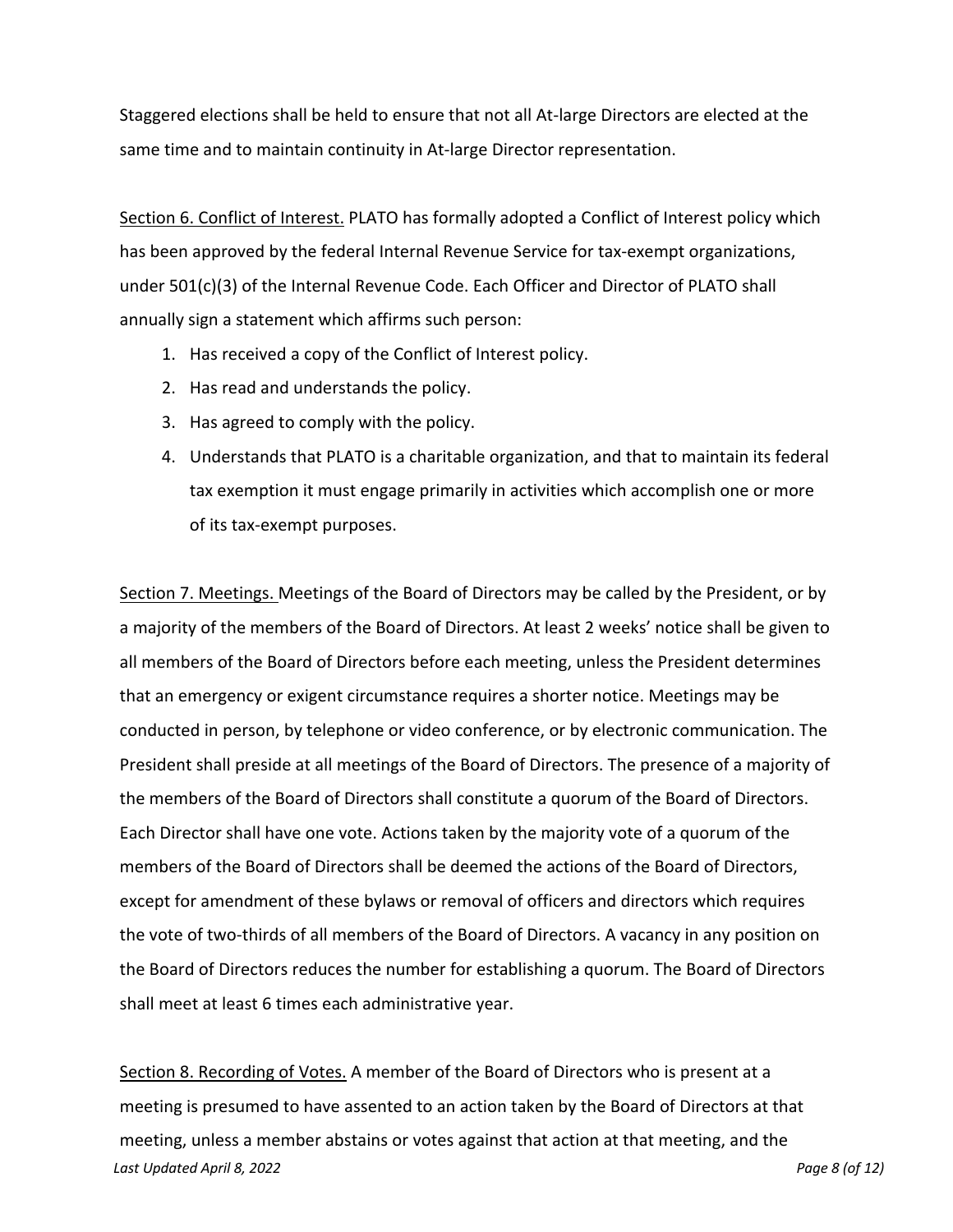member requests the abstention or vote against that action is recorded in the minutes of that meeting

Section 9. Attendance at Meetings. Any member in good standing of the organization may attend meetings of the Board of Directors with the exception of portions of meetings held in executive session to deal with legal advice or personnel matters. When a member of the organization requests advance notice of a meeting of the Board of Directors, the President or Secretary shall provide the member with the time, date, location, and agenda of that meeting. The Board of Directors, in its sole discretion, may allow persons who are not members of the organization to attend meetings of the Board of Directors.

Section 10. No Compensation for Board Members. No officer or other member of the Board of Directors may receive any payment for his or her service as an officer or member of the Board of Directors. An officer or member of the Board of Directors may be reimbursed for actual and reasonable expenses relating to the organization's business, but only when authorized by the majority of a quorum of the Board of Directors present and voting at a meeting. No officer or member of the Board of Directors may vote in favor of his or her own reimbursement.

Section 11. Vacancies. Any vacancy in the membership of an at-large Director may be filled as an interim appointment for the unexpired term of the vacant member by the President, with the consent of the majority of a quorum of the Board of Directors, present and voting at a meeting. An interim appointment shall remain in effect for the unexpired term of the vacant member. An at-large membership on the Board of Directors shall be deemed vacant if the holder of that membership dies, resigns, is removed, is no longer able to perform his or her duties, or is no longer a member in good standing of the organization.

Section 12. Responsibilities and Powers. The Board shall be responsible for establishing priorities and providing direction, control and planning for PLATO.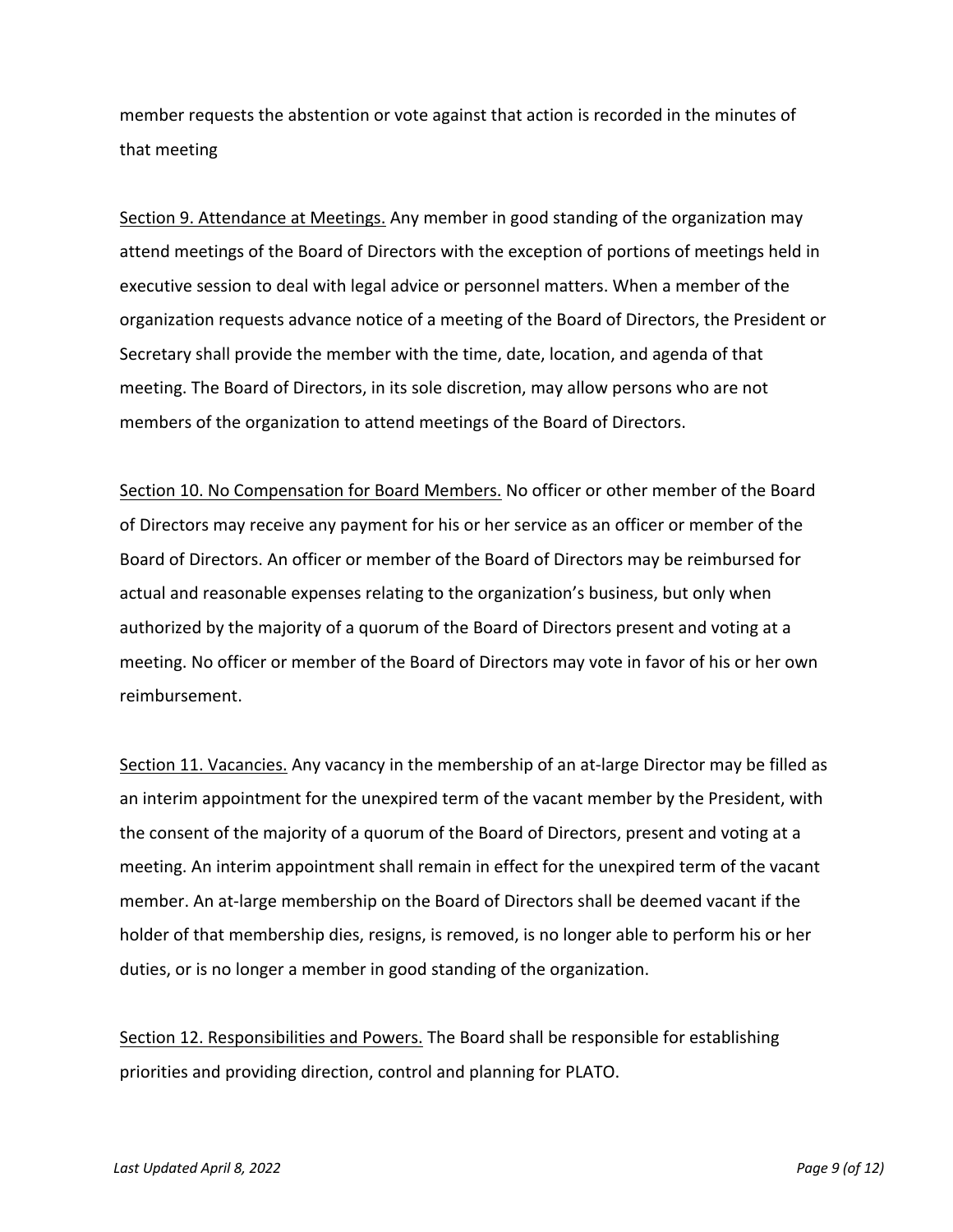Section 13. Removal of Directors. Directors may be removed from their position only by a two-thirds vote of all Directors.

Section 14. Resignation. Directors may resign at any time by giving written or electronic notice to the President or Secretary of the organization. The resignation of an officer must be from both the office and the Board. Resignation shall be effective upon receipt of such notice.

# ARTICLE XI—COMMITTEES

Section 1. Types of Committees. There shall be five Standing Committees. To further the interests of the organization the Board of Directors may appoint or dissolve such Standing, Special, or Ad Hoc committees as may be necessary or appropriate for the conduct of PLATO affairs. The Nominating Committee and the Agora Editorial Board shall be Special Committees of the Board.

Section 2. Standing Committee Standards. Each Standing Committee shall meet these standards:

1. Have an appropriate number of members as determined by the Committee Chair

to

carry out the mission of the committee.

- 2. Hold scheduled, periodic meetings at least four times each Administrative year.
- 3. Prepare and file minutes of each scheduled meeting with the PLATO Office.
- 4. Have a representative present at each regular meeting of the Board of Directors.

Section 3. Standing Committee Chairs and Members. The Chair (and Co-Chair, if appropriate) of Standing Committees shall be appointed annually by the PLATO President, after consultation with Committee members, and with concurrence of the Board of Directors. The term for Committee Chairs and members shall be one administrative year, although there is no limit to the number of successive terms they may serve.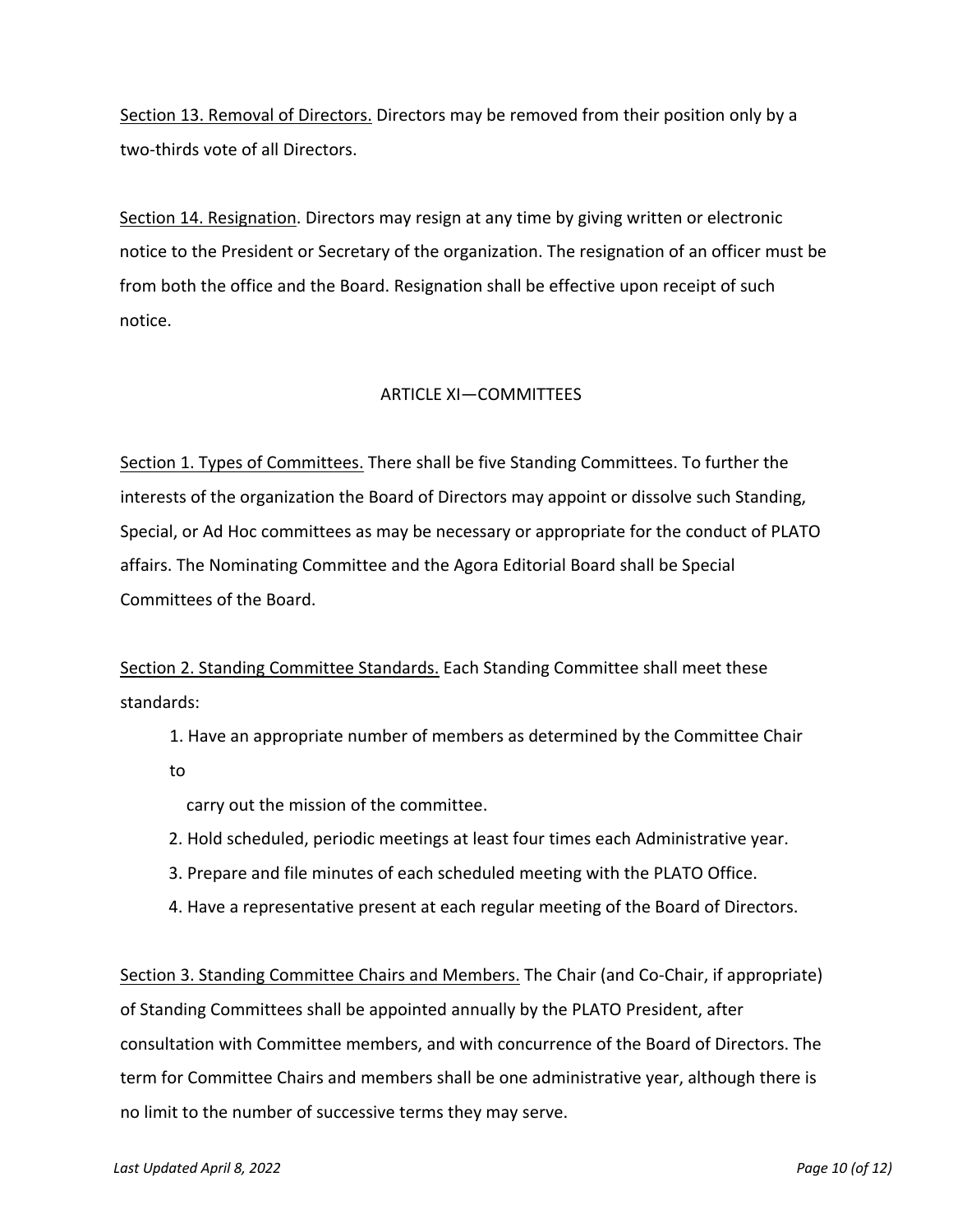Section 4. Nominating Committee. This Committee shall be chaired by the Immediate Past President of PLATO and shall include as members at least two other Directors or past Directors appointed annually by the President. This Committee is responsible for the following activities:

- 1. Identifying members who are willing and able to serve as officers, Directors, and Committee Chairs for the organization.
- 2. Preparing and presenting to the Board a slate of officer and at-large Director candidates for approval at the Board's April meeting.

Section 5. Standing Committees, Special, and Ad Hoc Committees. Committees that may be appointed by the Board of Directors shall be furnished with a clear written charge and, if appropriate, a specific time for completion of the charge. Committees may exercise such powers as the Board confers, and shall make reports to the Board on activities and progress as the Board may request. Meeting minutes will be recorded and a permanent copy will be retained by the Committee Chair with a copy forwarded to the Secretary.

## ARTICLE XII—CHARITABLE GIVING

Each fiscal year the Board of Directors shall determine the amount to be drawn from the PLATO Fund for charitable giving in the year and the recipients of these gifts. The emphasis shall be on educational programs that target the economically disadvantaged.

## ARTICLE XIII—POLICIES AND PROCEDURES

The Board of Directors may from time to time adopt Policies and Procedures involving matters essential to the organization's activities but not requiring codification and inclusion in the Bylaws. Such Resolutions may be adopted, revised, or rescinded by vote of the majority of a quorum of its members, and they will be attached to and archived with the Bylaws.

## ARTICLE XIV—AMENDMENT